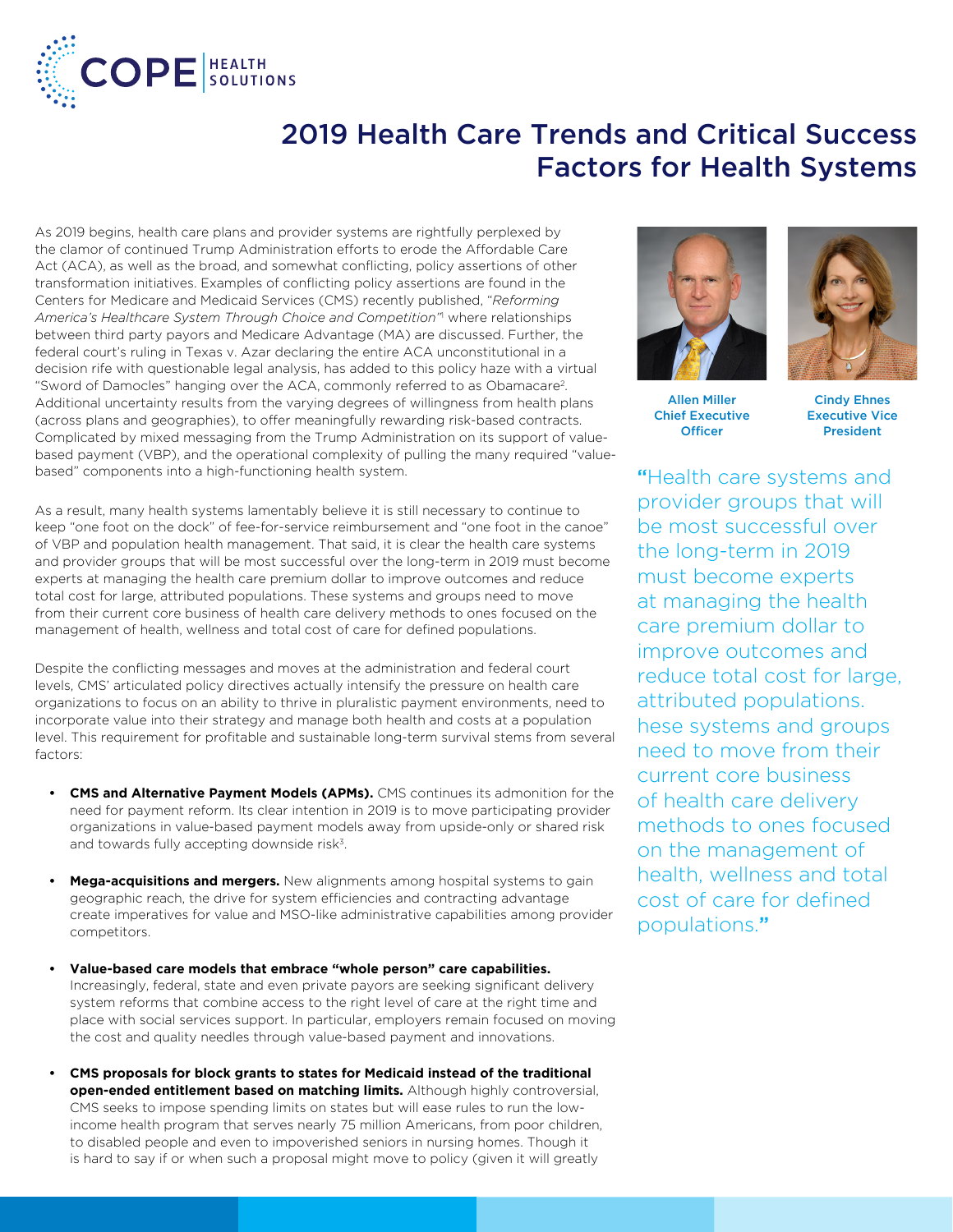affect traditionally Republican strongholds with higher federal to state matching dollars), it is clear health providers and systems must move away from fee-forservice billing as a core strategy.

While many of the noted trends are a continuation from previous years, they remain highly salient to sustainable success for 2019:

- **1. The provider playing field is simultaneously broad and deep.** Mega "horizontal" health system alignments, including Dignity/Catholic Health Initiatives (now known as CommonSpirit Health) and Baylor Scott & White Health/Memorial Hermann Health System, will play out in certain geographies. In some instances, expect to see continued growth in both national and regional health systems. The potential impacts to the health care business of mega-deals such as the CVS-Aetna acquisition, create deep vertical alignments that must be acknowledged in strategy and business planning. 2017's hiring announcements by J.P. Morgan, Amazon and Berkshire Hathaway continue to create expectations of "radical" change. Finally, health plan owned/affiliated providers, such as the Optum acquisition of Healthcare Partners and the ramped up deployment of Caremore by Anthem and CVS, will be competing for the premium dollar.
- **2. The most advanced health systems and IPAs are developing "narrow networks" of high-performing primary care and specialty physicians.** Health systems committed to accessing more of the premium dollar are using data to better understand the total cost of care impact on the behaviors and referral patterns of primary care physicians and specialists. Even in cases in which the IPA or health system cannot mandate referrals to higher performing specialists, they are working more closely to align high-performing specialists with high-panel density primary care physicians and clinics. This often includes incentivizing and facilitating the development of consensus care and referral guidelines, easing access to high-performing specialists – both in office and through e-consult/tele-medicine and re-aligning financial incentives. Incentives should reflect primary care physicians and clinics ability to manage lower acuity and chronic members while specialists can be more accessible for acute members (including post-discharge) and to enable emergency department diversion.
- **3. Health systems and IPAs are developing provider networks beyond hospitals, physicians and traditional post-acute providers in order to better control total cost of care and take responsibility for more of the premium dollar.** These ventures challenge the trend of outsourcing key profit areas, such as the care of dual eligible and behavioral health, to niche players by putting into place high-risk clinics and proven care management models. At the same time, developing a network that includes high-performing skilled nursing facilities (SNFs) with wound care and other key capabilities as needed, home care that includes remote monitoring and is coordinated with primary care and care management, behavioral health that is both integrated as appropriate and closely coordinated with primary care and communitybased organizations with well-defined roles and services enables successful management of all lines of business within defined geographies.
- **4. New health plans popping up.** Some of these are evolving from the provider and MSO world rather than from traditional commercial plans. They focus on provider alignment, member engagement and often offer more flexible sub-capitation and MSO delegation options. These plans are aggressively marketing to health systems and IPAs, particularly for Medicare Advantage (MA). The aim is to co-design MA products targeted at specific markets and collaborate with physicians and the broker community to enroll patients into plans. These plan relationships allow the health system of an IPA to assume incrementally more premium risk and obtain delegation for MSO services as they achieve network adequacy and audit readiness for MSO services.
- **5. A plethora of new and re-made MSOs.** As organizations look to manage more of the premium dollar, more and more health systems and IPAs are looking into building or buying MSOs, even though existing MSOs are changing their business models.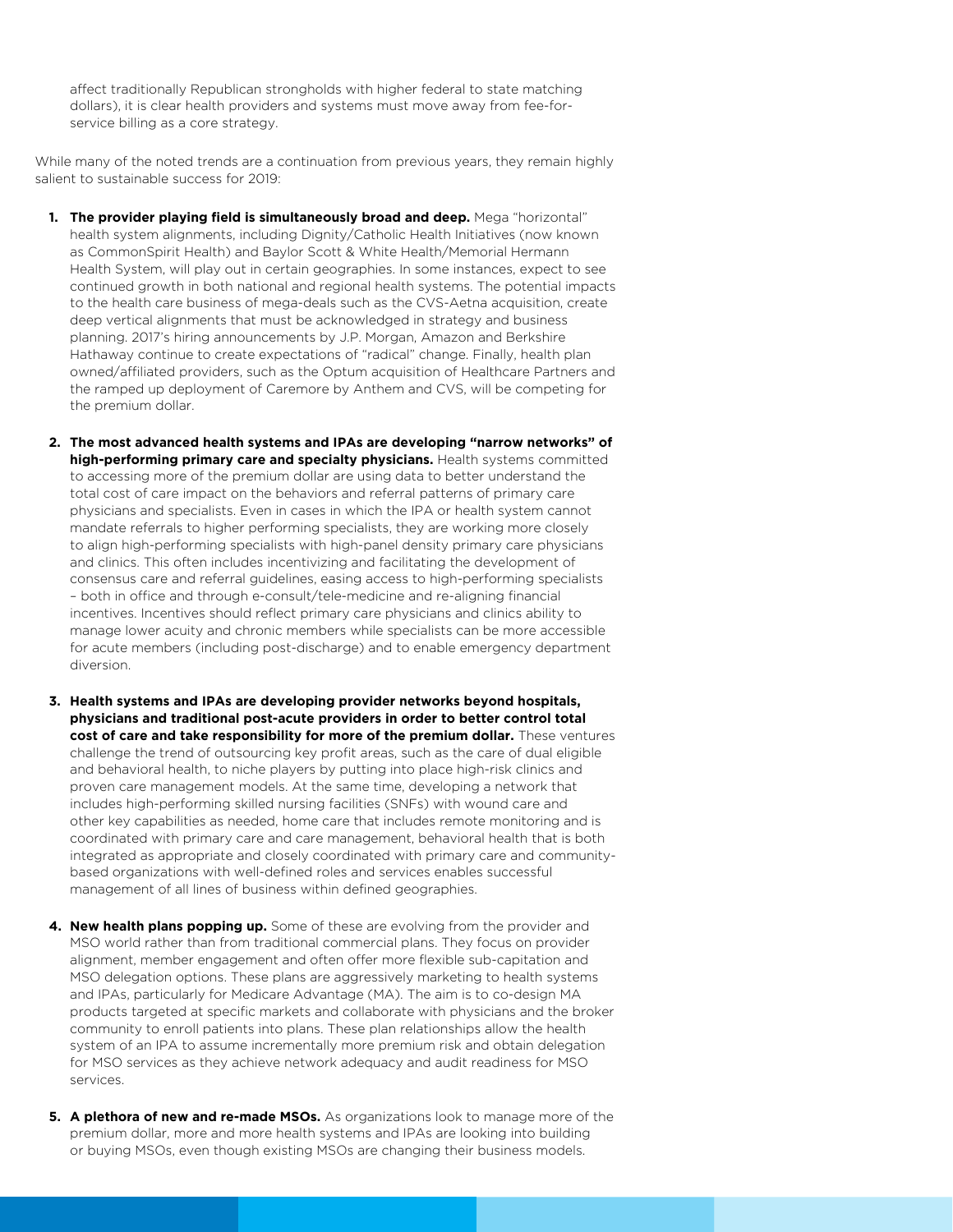Health systems and IPAs need to determine the exact MSO services they want to excel at in-house and those they rather lease from a highly qualified vendor. These MSO software systems include claims, referral management, utilization management, physician portals, data analytics and other key functionalities all on one platform. A high-performing MSO can add tremendous administrative and operational capacity for a provider IPA or health system. These capabilities can bridge gaps in care and add sophistication to a care management program. However, a poorly run MSO, whether in-house or through one or more vendors, grabs a share of the health care dollar with often little return.

**6. Data, data everywhere…but how do you use it?** More and more health systems and IPAs are using claims data to understand their opportunities for utilization management. The key is to deploy the right data to the appropriate decision-makers - from primary care physician to care manager to hospital executive and of course, the member or patient - in order to enable better choices. Organizations need to understand how to optimize their contracts (risk-based or not) from a holistic, system-wide viewpoint, looking at all lines of business, facilities, providers and patients. The system electronic medical record (EMR) is inadequate for this purpose; it requires scrutinizing claims data to identify costly network gaps, opportunities for clinical redesign and determine how to transparently and equitably flow funds based on provider impact on total cost and quality of care.

These continuing and even accelerating trends influence our view of critical success factors moving into 2019:

- 1. Moving beyond the "hunker down" strategy of focusing on reducing costs, improving performance and enhancing revenue cycle to affirmatively building VBP infrastructure elements.
- 2. Partnering with the right health plans to create a roadmap to premium risk transfer agreements and delegating medical management and key administrative services over time.
- 3. Developing and implementing a care model that leverages non-licensed care team members in order to maximize top of license value-add for nurses and social workers.
- 4. Creating and optimizing local networks of high-value physicians and other providers, including those outside the "traditional" health care network, such as FQHCs, behavioral health and community and home-based care.
- 5. Building a workforce pipeline and training program in order to cultivate the culturally, linguistically and technically competent licensed and non-licensed workforce needed for long-term success.
- 6. Aligning financial incentives across the network based on key performance indicators salient to various provider types, including primary care, specialists, hospitalists, SNFs, behavioral health, post-acute and others.
- 7. Leveraging claims data for financial and clinical analytics to identify and drive highvalue initiatives.
- 8. Engaging suppliers, particularly pharmaceuticals and durable medical equipment (DME), in value-based payment relationships that support the overall premium risk contracts for attributed members of health plans and government payors.

The health care universe in 2019 continues to include splashy news stories on new "innovations" and government policy announcements – particularly around the fate of the ACA that often obscures the enduring and undeniable trend to value-based reimbursement among government payors at a minimum. Commercial payors are coming on board the VBP "train" when they identify sufficiently sophisticated provider partners capable of high performing administrative and care management competencies. These trends suggest that the stakes for not "getting in the game" of value-based payment